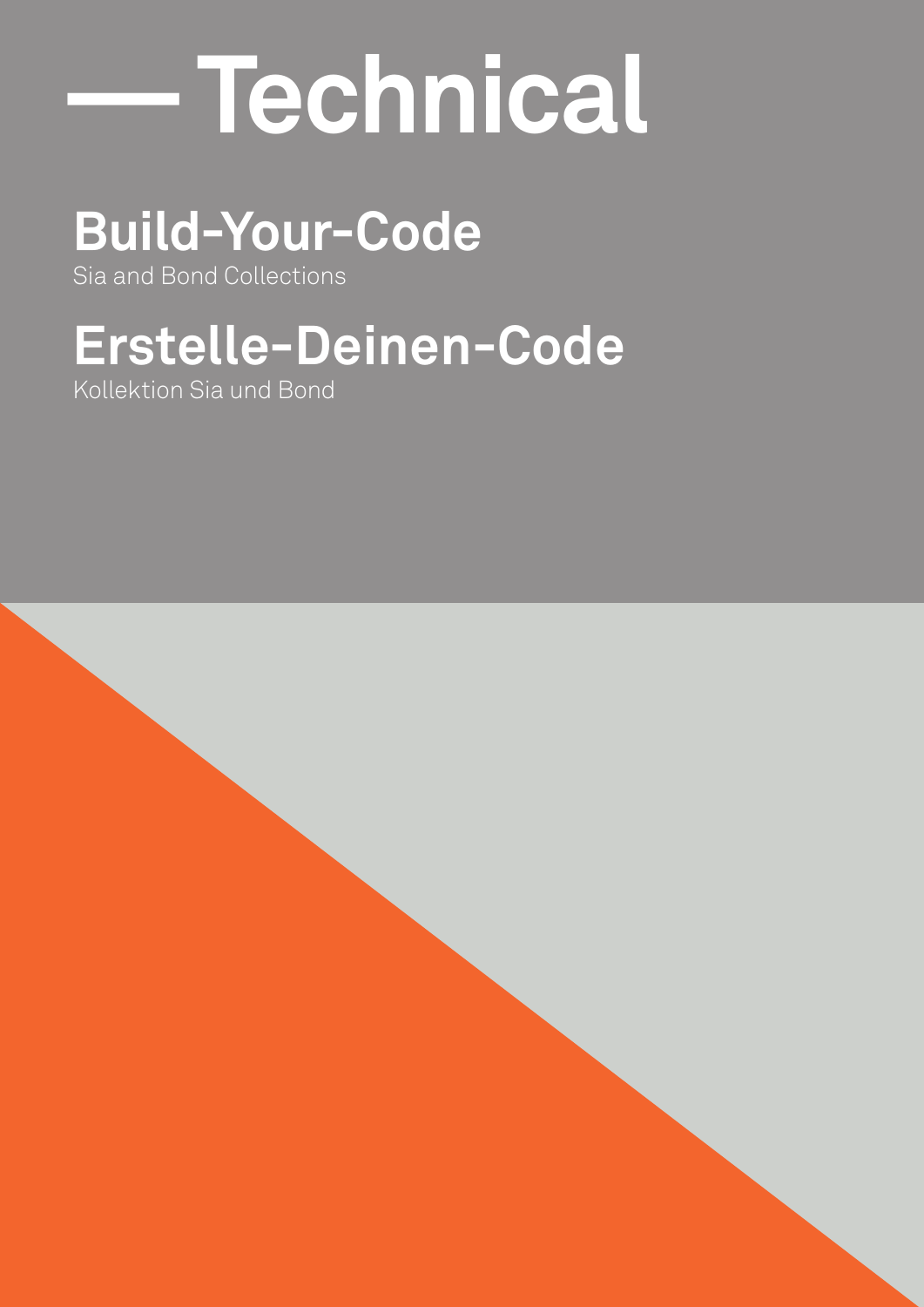|                      | <b>Standard</b><br>P. 8 |                |                         | Lens<br>P. 14           |                        |           |                      | Adjustable<br>P. 16               |
|----------------------|-------------------------|----------------|-------------------------|-------------------------|------------------------|-----------|----------------------|-----------------------------------|
|                      | $<$ 19 UGR              |                |                         | $<$ 19 UGR              |                        |           |                      | $<$ 19 UGR                        |
|                      | 2 MacAdam               |                |                         | 2 MacAdam               |                        |           |                      | 2 MacAdam                         |
|                      | 129 lm/W                |                |                         | 129 lm/W                |                        |           |                      | 129 lm/W                          |
|                      | 50000h L80 B20          |                |                         | 50000h L80 B20          |                        |           |                      | 50000h L80 B20                    |
|                      | $\blacksquare$ 80°      |                | Wall washer             | <b>Batwing</b>          | Narrow                 | Square    | $20^{\circ}$ / 37°   | ■ 18° / 30° / 38°                 |
| Small                | <b>Big</b>              | <b>XL</b>      |                         | Small                   |                        |           | Small                | <b>Big</b>                        |
| <b>12W</b><br>1407lm | <b>25W</b><br>2840lm    | 37W<br>3502lm  |                         | <b>12W</b><br>1444lm    |                        |           | <b>12W</b><br>1407lm | <b>25W</b><br>2840lm              |
| 17,7W<br>1865lm      | 33,4W<br>3471lm         | 44W<br>4165lm  |                         | 17,7W<br>1886lm         |                        |           | 17,7W<br>1865lm      | 33,4W<br>3471lm                   |
|                      | 2700K<br>3000K<br>4000K | 3000K<br>4000K |                         | 2700K<br>3000K<br>4000K |                        |           |                      | 2700K<br>3000K<br>4000K           |
|                      | CRI80<br><b>CRI90</b>   |                |                         | CRI80<br><b>CRI90</b>   |                        |           |                      | CRI80<br>CRI90                    |
|                      | $\circ$<br>Ω<br>O       |                | $\circ$                 | О                       | $\circ$                | $\bullet$ |                      | $\left[ \circ \right]$<br>$\circ$ |
|                      | ∟<br>14<br>60<br>WT     |                | $\Box\Box$<br><b>WR</b> | WH<br>WL                | <b>WN</b><br><b>WP</b> | - ■<br>WQ | 14                   | 60<br>WT                          |



# — **Sia**

# **Sia**







#### **Standard**



**Lens**







#### The SIA range of downlights has been designed to maximise user comfort. The result is a single light beam that combines the most efficient LED technology and the perfect blend of lens and reflector.

Die SIA-Downlight-Familie wurde im Hinblick auf einen maximalen Benutzerkomfort entworfen. Das Ergebnis, ein einziger Lichtpunkt, der die effizienteste LED-Technik nutzt und eine perfekte Verbindung von Linse und Reflektor bietet.

> Accessories Zubehöre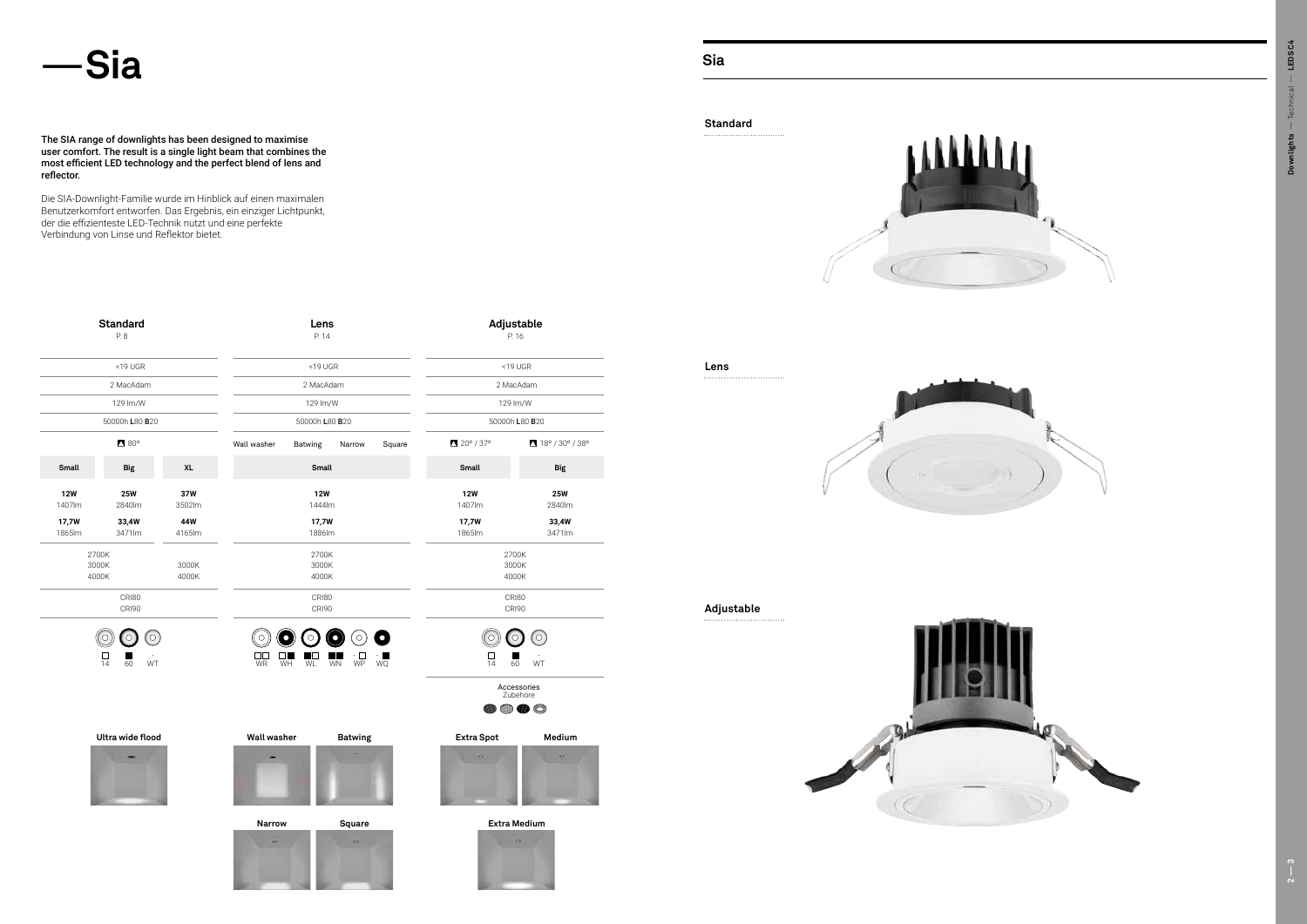# **Sia** Standard **Sia** Lens





### **Small**

**Big**



**XL**



**A=** 3 mts. **H=** 4 mts. **L=** 1.45 mts. **d=** 1.40 mts. **U=** 0.60



**A=** 3 mts. **H=** 3 mts. **d=** 2 mts. **U=** 0.69

TRIM **AH11** Ø115 H75 **AH12**

TRIM **AH15** Ø170 H123 TRIMLESS **AH16** Ø141 H123









**AH19** Ø225 H149 **AH21** Ø190 H149







**A=** 3 mts. **H=** 3 mts. **d=** 3,3 mts. **U=** 0.63

Ø115 H51 **AH25** Ø92 H51



**A=** 3 mts. **H=** 3 mts. **d=** 3,3 mts. **U=** 0.63

TRIM **AH13** 115 x 115 H75 TRIMLESS **AH14** 97 x 97 H75



TRIM **AH17** 170 x 170 H123 TRIMLESS **AH18** 144 x 144 H123



#### **Wall washer**

**Batwing**



**AH28** Ø115 H51 **AH29** Ø92 H51

**TRIM** TRIMLESS

**extra** 0-20mm

**Narrow**



**AH26** Ø115 H51 **AH27** Ø92 H51

**Square**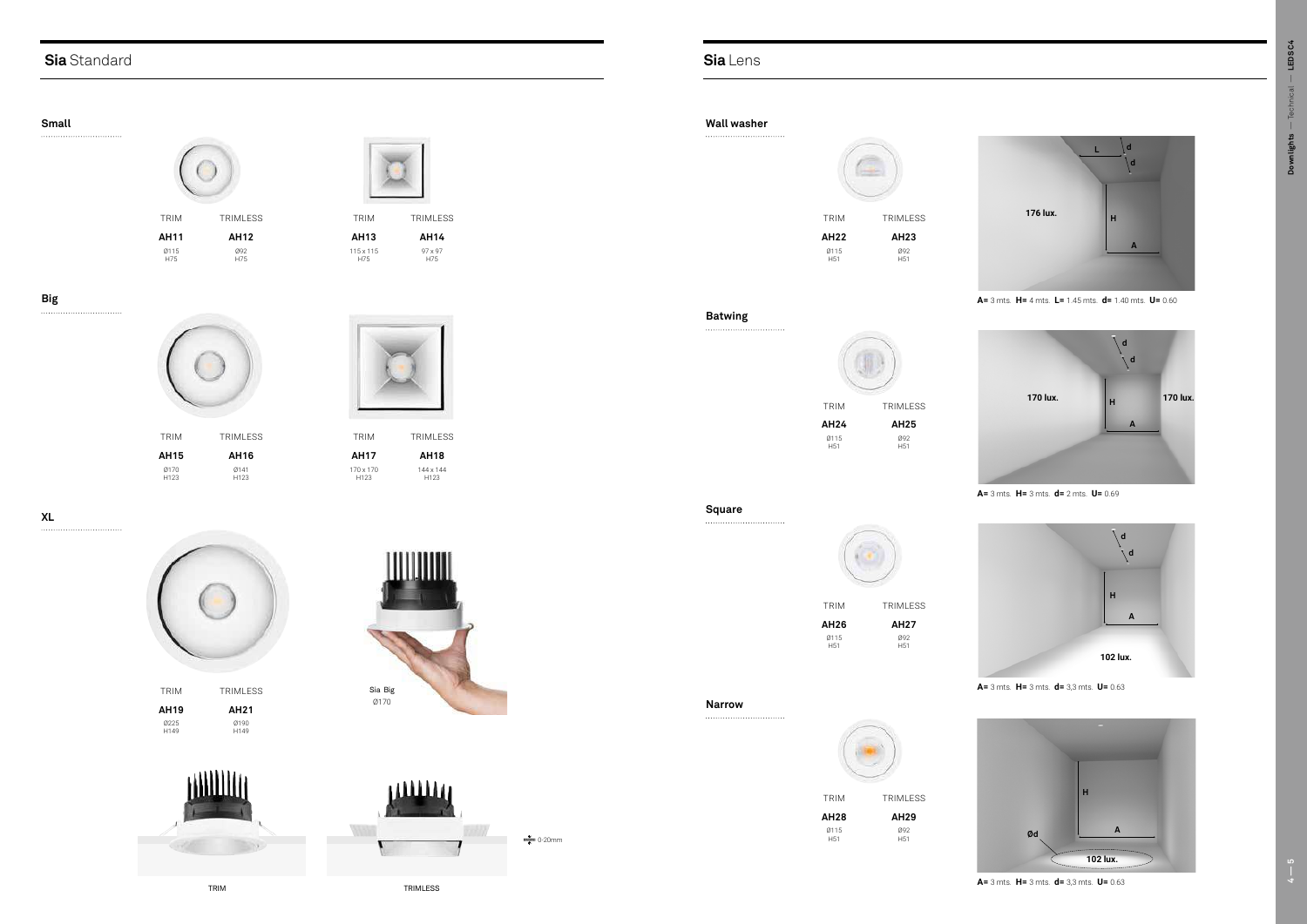# **Sia** Adjustable **Sia** Adjustable













TRIM **AH37** 180 x 180 H<sub>166</sub> TRIMLESS **AH38** 165 x 165 H<sub>166</sub>

TRIM **AH31** Ø115 H110 TRIMLESS **AH32** Ø95 H110





TRIM **AH35** Ø180 H166 TRIMLESS **AH36** Ø166 H166



| TRIM              | TRIMI FSS                |
|-------------------|--------------------------|
| <b>AH33</b>       | <b>AH34</b>              |
| 115 x 115<br>H110 | $100 \times 100$<br>H110 |

#### **Small**







Elliptical Diffuser Elliptischer Diffusor









Honeycomb<br>Wabentafel

Square diffuser Quadratischer Diffusor



Honeycomb<br>Wabentafel

Wabentafel Honeycomb Softening Lens Weichzeichnerlinse



TRIM TRIMLESS



<sup>1</sup> 0-20mm



Softening Lens Weichzeichnerlinse



#### **ACCESSORIES** ZUBEHÖRE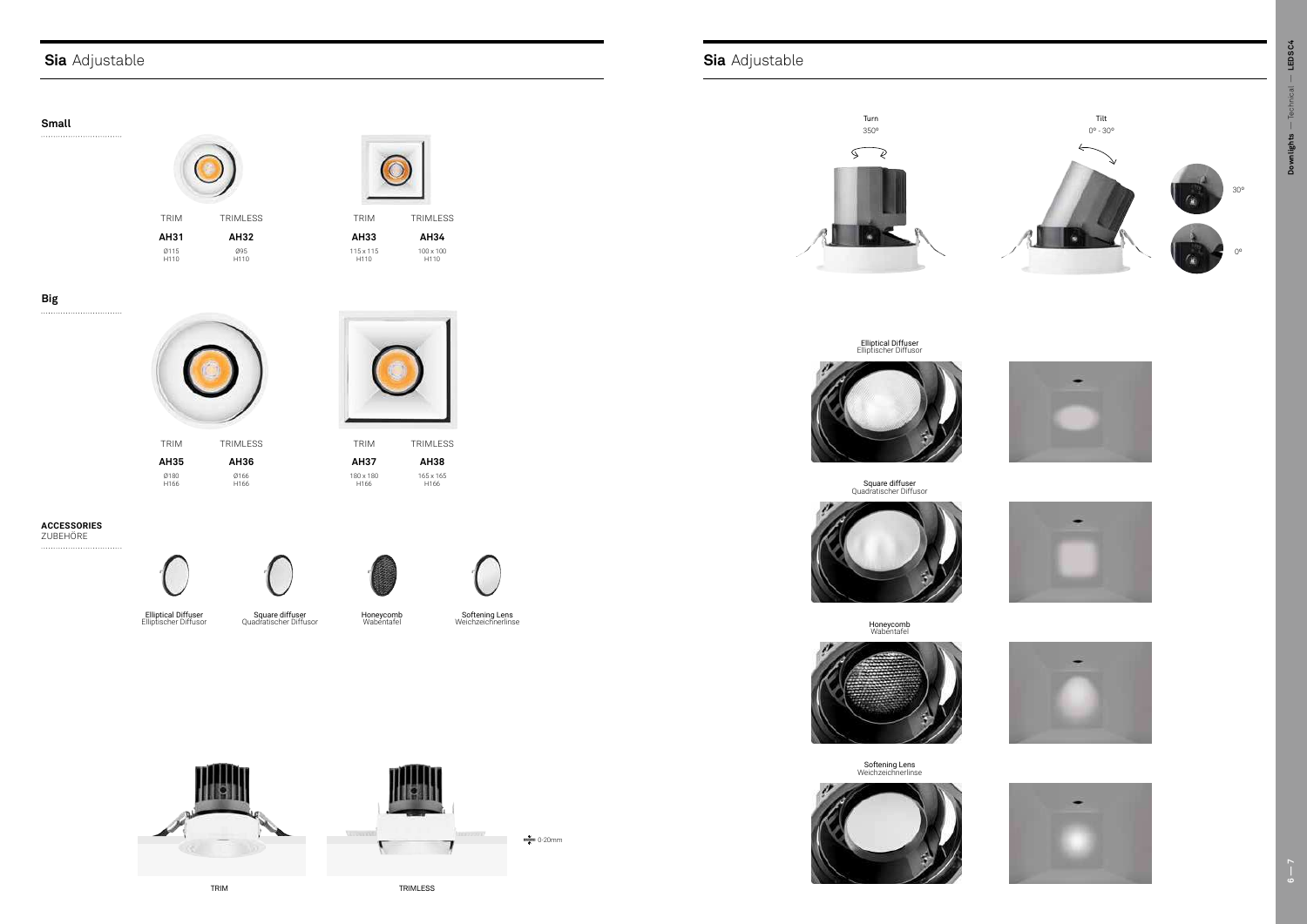# **Sia Standard** Small Trimless

# **Sia Standard** Small Trim



| $\Box$ 14 WHITE<br>WEISS | 60 BLACK<br>Schwarz               |                                |                           |  |
|--------------------------|-----------------------------------|--------------------------------|---------------------------|--|
|                          |                                   |                                |                           |  |
| BODY MAT AL              | $\circled{1}$ IP54<br>DIFMAT   PC | 50000h<br>L80 B20<br>2 MacAdam | $\blacksquare$ 80 $\circ$ |  |

3 4

H(m)



2 3 4

H(m)

|     | <b>MODEL</b><br>MODELL                                                                  | <b>WATTAGE</b><br>WATTAGE | <b>KELVIN / CRI</b>                                                                              | <b>ANGLE</b><br>WINKEL | <b>SOURCE</b><br>STROMVERSORGUNG                          | <b>FINISH</b><br>AUSFÜHRUNG |                  | <b>MODEL</b><br>MODELL                                                                                    | <b>WATTAGE</b><br>WATTAGE |
|-----|-----------------------------------------------------------------------------------------|---------------------------|--------------------------------------------------------------------------------------------------|------------------------|-----------------------------------------------------------|-----------------------------|------------------|-----------------------------------------------------------------------------------------------------------|---------------------------|
| ншш | $AH11 -$<br>ROUND / SMALL /<br>TRIM<br>ROUND / KLEIN /<br>MIT RAHMEN<br>Ø115 H75 100100 | 12<br><b>12W</b>          | 2700K / CRI80<br>V8<br>1407lm<br>3000K / CRI80<br>W8<br>1407lm<br>3000K / CRI90<br>W9<br>1407lm  | <b>W1 80°</b>          | BB ⊗ I                                                    | $14^{\circ}$<br>60          | <b>HAALLITER</b> | $AH12 -$<br>ROUND / SMALL /<br><b>TRIMLESS</b><br>ROUND / KLEIN /<br>OHNE RAHMEN<br>Ø92 H75 <b>(DØ</b> 92 | $12$ 12W                  |
| щщщ | $AH13 -$<br>SQUARE / SMALL /<br><b>TRIM</b><br>SQUARE / KLEIN /<br>MIT RAHMEN           | 17 <sup>17</sup><br>17,7W | 4000K / CRI80<br>X <sub>8</sub><br>1407lm<br>V8<br>2700K / CRI80<br>1865lm                       | <b>W1 80°</b>          | $\mathcal{D}$<br>71-5233 ON/OFF<br>71-6142 DALI<br>BB ⊗ T |                             | шши              | $AH14 -$<br>SQUARE / SMALL /<br><b>TRIMLESS</b><br>SQUARE / KLEIN / OHNE<br>RAHMEN                        | $17 - 17,700$             |
|     | Ø115 H75 <b>Ⅱ</b> Ø100                                                                  |                           | 3000K / CRI80<br>W8<br>1865lm<br>$W9$ 3000K / CRI90<br>4000K / CRI80<br>X <sub>8</sub><br>1865lm |                        | $\circledcirc$<br>71-6142 ON/OFF<br>71-4706 DALI          |                             |                  | Ø97 H75 <b>Ω</b> Ø97                                                                                      |                           |







**Example of codification**

Aufbau der Artikelnummer **AH12-12V8W1BBWT**

#### **Example of codification** Aufbau der Artikelnummer

**AH11-12V8W1BB14**

Photometric data / Fotometrische Daten Photometric data / Fotometrische Daten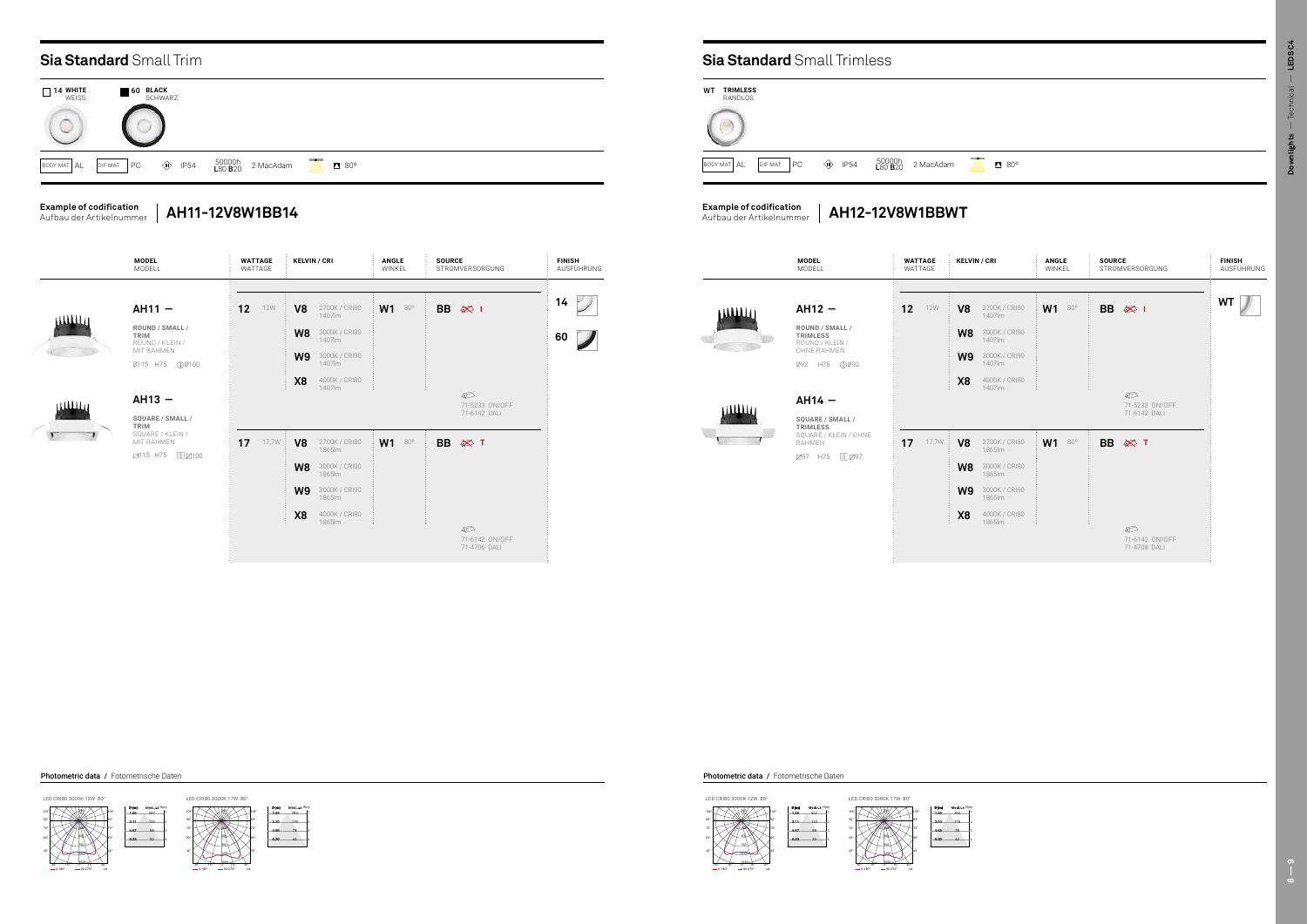# **Sia Standard** Big Trimless

# **Sia Standard** Big Trim





|                          | Š                                 |                                        |                          |
|--------------------------|-----------------------------------|----------------------------------------|--------------------------|
| $\Box$ 14 WHITE<br>WEISS | 60 BLACK<br>Schwarz               |                                        |                          |
|                          |                                   |                                        |                          |
| BODY MAT AL              | $\circled{1}$ IP54<br>DIFMAT   PC | 50000h<br>L80 <b>B</b> 20<br>2 MacAdam | $\sqrt{ }$ 80 $^{\circ}$ |



|                   | <b>MODEL</b><br>MODELL                                                                        | <b>WATTAGE</b><br>WATTAGE | <b>KELVIN / CRI</b>        |                                                                               | ANGLE<br>WINKEL |              | <b>SOURCE</b> | STROMVERSORGUNG                                 | <b>FINISH</b><br>AUSFÜHRUNG         |                   | <b>MODEL</b><br>MODELL                                                                             |
|-------------------|-----------------------------------------------------------------------------------------------|---------------------------|----------------------------|-------------------------------------------------------------------------------|-----------------|--------------|---------------|-------------------------------------------------|-------------------------------------|-------------------|----------------------------------------------------------------------------------------------------|
| <b>IMMINI</b>     | $AH15 -$<br>ROUND / BIG /<br><b>TRIM</b><br>SQUARE / KLEIN /<br>MIT RAHMEN<br>Ø170 H123 ①Ø150 | 25<br><b>25W</b>          | V <sub>8</sub><br>W8<br>W9 | 2700K / CRI80<br>2840lm<br>3000K / CRI80<br>2840lm<br>3000K / CRI90<br>2840lm | W1              | $80^\circ$   | <b>BB</b>     | $\gg M$                                         | $14$ $\overline{\phantom{1}}$<br>60 | <u>iiiiiiiiii</u> | $AH16 -$<br>ROUND / BIG /<br><b>TRIMLESS</b><br>ROUND / GROSS /<br>OHNE RAHMEN<br>Ø141 H123 100141 |
| <u>illillilli</u> | $AH17 -$<br>SQUARE / BIG /<br><b>TRIM</b><br>SQUARE / GROSS /                                 |                           | X <sub>8</sub>             | 4000K / CRI80<br>2840lm                                                       |                 |              |               | $\mathcal{D}$<br>71-5327 ON/OFF<br>71-4706 DALI |                                     | <b>TIMELIA</b>    | $AH18 -$<br>SQUARE / BIG /<br><b>TRIMLESS</b><br>SQUARE / GROSS / OI                               |
|                   | MIT RAHMEN<br>☑170 H123 12150                                                                 | 33<br>33,4W               | V8<br>W8<br>W9             | 2700K / CRI80<br>3471lm<br>3000K / CRI80<br>3471lm<br>3000K / CRI90<br>3471lm | W1              | $80^{\rm o}$ | <b>BB</b>     | $\gg$ P                                         |                                     |                   | RAHMEN<br>☑144 H123 <u></u> Ⅱ Ø14                                                                  |
|                   |                                                                                               |                           | X <sub>8</sub>             | 4000K / CRI80<br>3471 lm                                                      |                 |              |               | $\mathcal{D}$<br>71-4897 ON/OFF<br>71-4706 DALI |                                     |                   |                                                                                                    |



3 4

1166 291 130 73 H(m)

2 3 4

1.66 3.32 4.98 6.64

H(m)

**Example of codification**

# Aufbau der Artikelnummer **AH16-25V8W1BBWT**

#### **Example of codification** Aufbau der Artikelnummer

**AH15-25V8W1BB14**

Photometric data / Fotometrische Daten Photometric data / Fotometrische Daten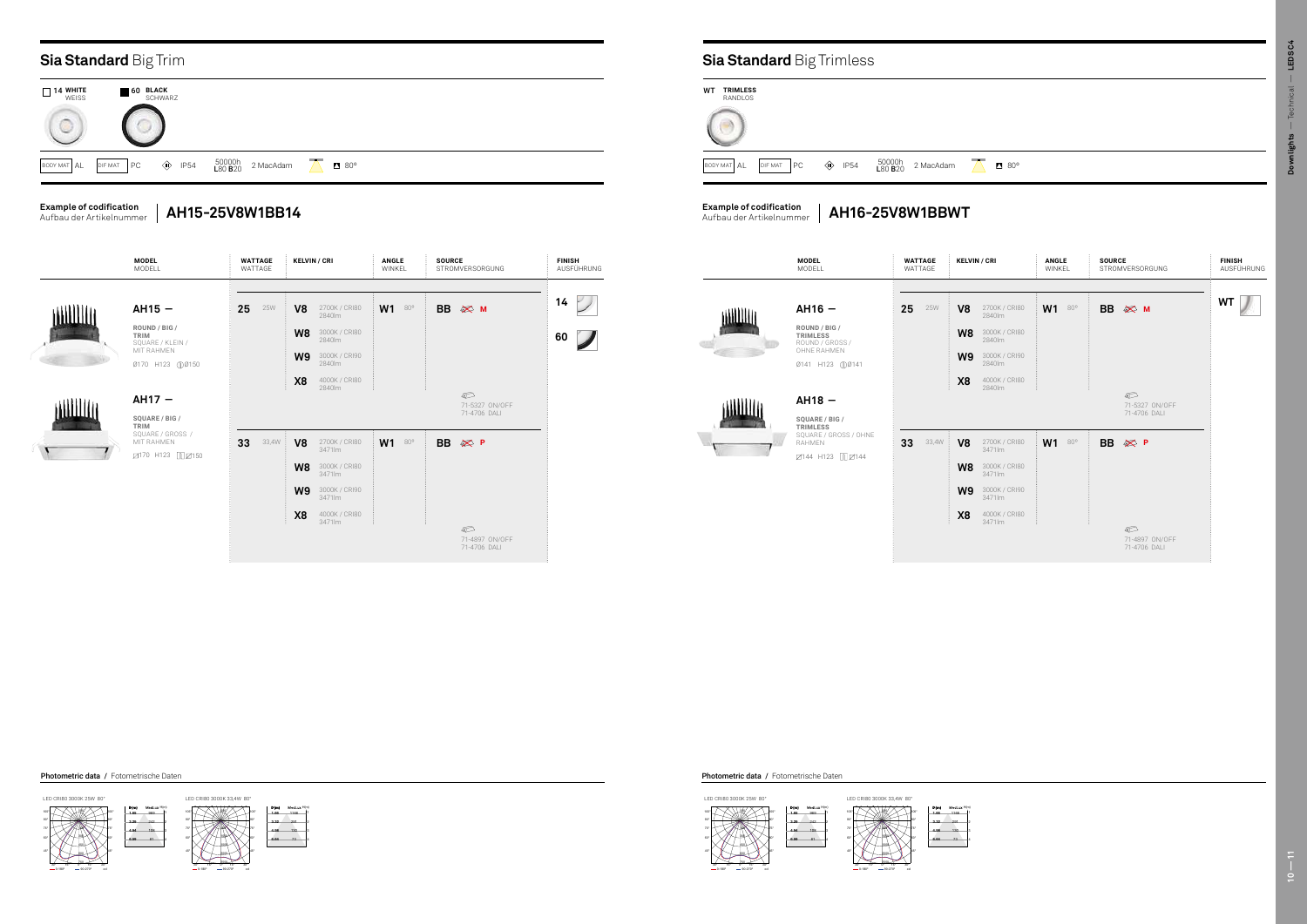# **Sia Standard** XL Trimless

# **Sia Standard** XL Trim

|          | 60 BLACK<br>Schwarz                                                                                         | <b>WT TRIMLESS</b><br>RANDLOS                                                                                              |  |
|----------|-------------------------------------------------------------------------------------------------------------|----------------------------------------------------------------------------------------------------------------------------|--|
| 14 WHITE |                                                                                                             |                                                                                                                            |  |
|          | $\frac{50000h}{200000}$ 2 MacAdam $\sqrt{20000}$<br><b>BODY MAT</b> AL DIFMAT $PC \qquad \circledcirc$ IP54 | $\sqrt{2}$ 280°<br>DIFMAT PC $\qquad \qquad \circledR$ IP54 $\qquad \qquad \bullet$ 50000h 2 MacAdam<br><b>BODY MAT AL</b> |  |

|    | <b>MODEL</b><br>Modell                                                              | <b>WATTAGE</b><br>WATTAGE | <b>KELVIN / CRI</b>               |                                                                               | ANGLE<br>WINKEL | <b>SOURCE</b> | STROMVERSORGUNG                                           | <b>FINISH</b><br>AUSFÜHRUNG |  | <b>MODEL</b><br>MODELL                                                                 | <b>WATTAGE</b><br>WATTAGE |       | <b>KELVIN / CRI</b>                    |                                              |
|----|-------------------------------------------------------------------------------------|---------------------------|-----------------------------------|-------------------------------------------------------------------------------|-----------------|---------------|-----------------------------------------------------------|-----------------------------|--|----------------------------------------------------------------------------------------|---------------------------|-------|----------------------------------------|----------------------------------------------|
| Шщ | $AH19 -$<br>ROUND / XL /<br>TRIM<br>SQUARE / XL /<br>MIT RAHMEN<br>Ø225 H149 100215 | 37<br>37W                 | V8<br><b>W8</b><br>X <sub>8</sub> | 3000K / CRI80<br>3502lm<br>3000K / CRI90<br>3502lm<br>4000K / CRI80<br>3502lm | <b>W1 80°</b>   |               | BB ※ N<br>$\circled{r}$<br>71-6144 ON/OFF<br>71-4706 DALI | $14^{\circ}$<br>60          |  | $AH21 -$<br>ROUND / XL /<br>TRIMLESS<br>ROUND / XL /<br>OHNE RAHMEN<br>Ø190 H149 ①Ø190 | 37                        | 37W   | V <sub>8</sub><br>W8<br>X <sub>8</sub> | 3000<br>3502<br>3000<br>3502<br>4000<br>3502 |
|    |                                                                                     | 44<br>44,5W               | V8<br>W8<br>X <sub>8</sub>        | 3000K / CRI80<br>4165lm<br>3000K / CRI90<br>4165lm<br>4000K / CRI80<br>4165lm | <b>W1 80°</b>   |               | BB $\gg$ Q                                                |                             |  |                                                                                        | 44                        | 44,5W | V <sub>8</sub><br><b>W8</b> 3000<br>X8 | $3000$<br>$4165$<br>4165<br>4000<br>4165     |
|    |                                                                                     |                           |                                   |                                                                               |                 |               | $\mathcal{D}$<br>71-4706 ON/OFF<br>71-2413 DALI           |                             |  |                                                                                        |                           |       |                                        |                                              |







| ANGLE<br>WINKEL | <b>SOURCE</b><br>STROMVERSORGUNG                              | <b>FINISH</b><br>AUSFÜHRUNG |                | <b>MODEL</b><br>MODELL                                                                 | <b>WATTAGE</b><br>WATTAGE |       | <b>KELVIN / CRI</b>        |                                                                               | <b>ANGLE</b><br>WINKEL |            | <b>SOURCE</b> | STROMVERSOR                                   |
|-----------------|---------------------------------------------------------------|-----------------------------|----------------|----------------------------------------------------------------------------------------|---------------------------|-------|----------------------------|-------------------------------------------------------------------------------|------------------------|------------|---------------|-----------------------------------------------|
| <b>W1 80°</b>   | BB $\gg$ N<br>$\circled{r}$<br>71-6144 ON/OFF<br>71-4706 DALI | 14<br>60                    | <b>WILLIAM</b> | $AH21 -$<br>ROUND / XL /<br>TRIMLESS<br>ROUND / XL /<br>OHNE RAHMEN<br>Ø190 H149 10190 | 37                        | 37W   | V8<br>W8<br>X <sub>8</sub> | 3000K / CRI80<br>3502lm<br>3000K / CRI90<br>3502lm<br>4000K / CRI80<br>3502lm | W1                     | $80^\circ$ |               | BB ※ N<br>$\mathcal{D}$<br>71-6144<br>71-4706 |
| <b>W1 80°</b>   | BB 经 Q                                                        |                             |                |                                                                                        | 44                        | 44,5W | V8<br>W8                   | 3000K / CRI80<br>4165lm<br>3000K / CRI90<br>4165lm                            | W1                     | $80^\circ$ |               | BB <>>                                        |

Photometric data / Fotometrische Daten **Photometric data / Fotometrische Daten** Photometric data / Fotometrische Daten

3 4 1509 377 168 94 H(m)



3 4



**Example of codification**

#### Aufbau der Artikelnummer **AH21-37V8W1BBWT Example of codification** Aufbau der Artikelnummer

**AH19-37V8W1BB14**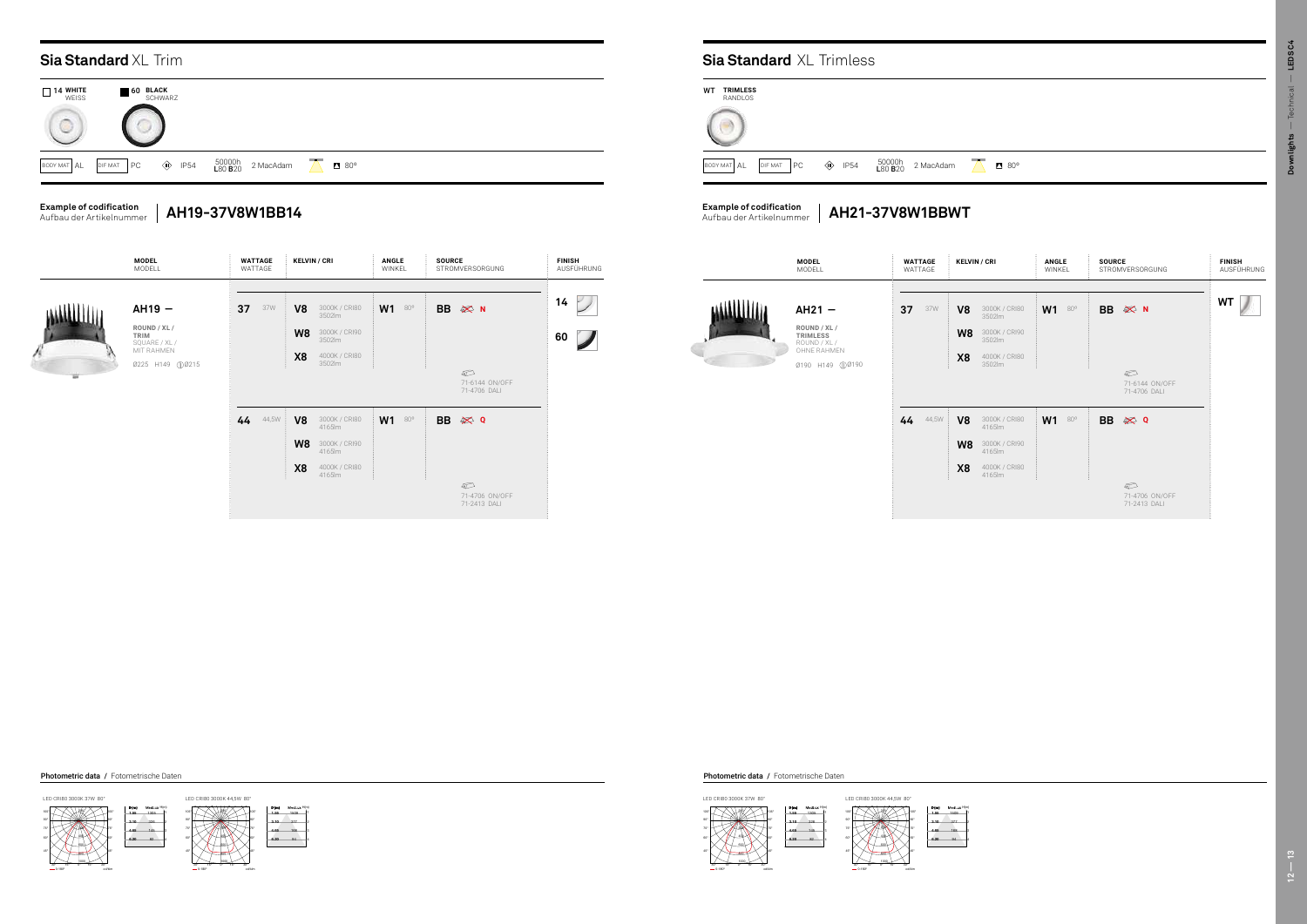# **Sia Lens** Trimless

#### **Sia Lens** Trim **WE WHITE / BLACK** WR WHITE / WHITE **BLACK / WHITE** WR WN WH WL **BLACK / BLACK** WARZ / SCHWARZ WEISS / WEISS SCHWARZ / WEISS WEISS / SCHWARZ  $\triangle$ ODY MAT  $AL$  DIF MAT  $PC$  (i) IP54 50000h <sup>L</sup>80 B<sup>20</sup> 2 MacAdam









#### **Example of codification** Aufbau der Artikelnummer

**Example of codification**

Aufbau der Artikelnummer **AH23-12V8AZBBWP**

**AH22-12V8AZBBWR**



**TRIM** NARROW / MIT RAHMEN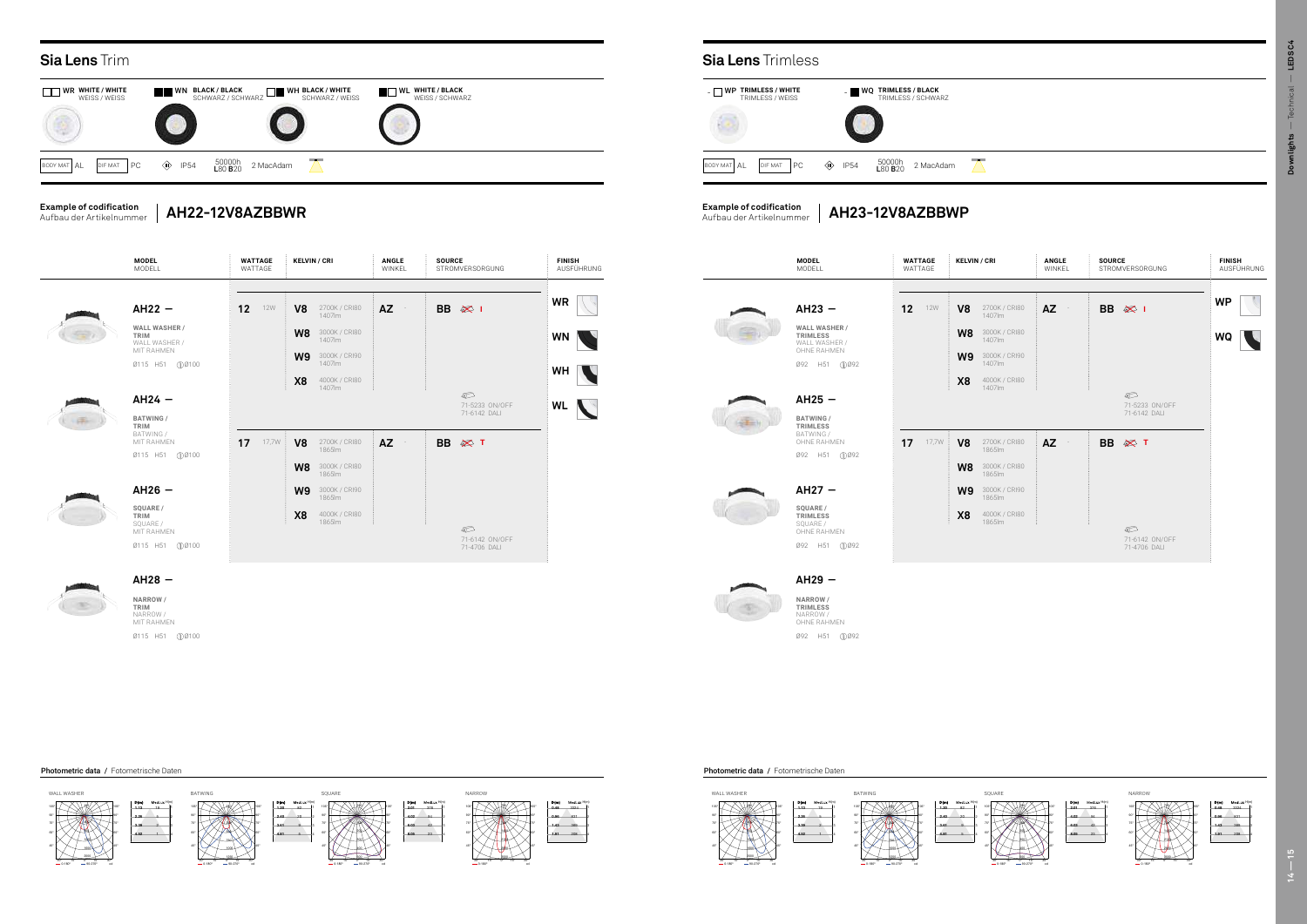# **Sia Adjustable** Small Trimless

# **Sia Adjustable** Small Trim **14 WHITE** 60 **BLACK** SCHWARZ O  $280^\circ$   $\leftrightarrow$  350° 50000h 2 MacAdam ODY MAT  $AL$  DIF MAT  $PC$  (i) IP54

 $\sqrt{}$   $\approx$  30°  $\Rightarrow$  350°



0-180º 90-270º cd







0-180º 90-270º cd

| <b>SOURCE</b> | STROMVERSORGUNG                                 | <b>FINISH</b><br>AUSFÜHRUNG | <b>MODEL</b><br>MODELL                                                                             | <b>WATTAGE</b><br>WATTAGE | <b>KELVIN / CRI</b>        |                                                                               | ANGLE<br>WINKEL |                     | <b>SOURCE</b> | <b>STROMVERSOF</b>                  |
|---------------|-------------------------------------------------|-----------------------------|----------------------------------------------------------------------------------------------------|---------------------------|----------------------------|-------------------------------------------------------------------------------|-----------------|---------------------|---------------|-------------------------------------|
|               | $BB \otimes 1$                                  | 14<br>60                    | $AH32 -$<br>ROUND / SMALL /<br><b>TRIMLESS</b><br>ROUND / KLEIN /<br>OHNE RAHMEN<br>Ø95 H110 10095 | 12<br>12W                 | V <sub>8</sub><br>W8<br>W9 | 2700K / CRI80<br>1407lm<br>3000K / CRI80<br>1407lm<br>3000K / CRI90<br>1407lm | S3<br>M3 37°    | $20^{\circ}$        | <b>BB</b>     | $\otimes$ 1                         |
|               | $\mathcal{D}$<br>71-5233 ON/OFF<br>71-6142 DALI |                             | $AH34 -$<br>SQUARE / SMALL /<br><b>TRIMLESS</b>                                                    |                           | X <sub>8</sub>             | 4000K / CRI80<br>1407lm                                                       |                 |                     |               | $\mathcal{D}$<br>71-5233<br>71-6142 |
|               | BB ⊗ T                                          |                             | SQUARE / KLEIN / OHNE<br>RAHMEN<br>☑100 H110 1 Ø100                                                | 17<br>17,7W               | V <sub>8</sub><br>W8       | 2700K / CRI80<br>1865lm<br>3000K / CRI80<br>1865lm                            | S3<br>M3        | $20^{\circ}$<br>37° | <b>BB</b>     | E ≫                                 |
|               |                                                 |                             |                                                                                                    |                           | W9<br>X <sub>8</sub>       | 3000K / CRI90<br>1865lm<br>4000K / CRI80<br>1865lm                            |                 |                     |               |                                     |
|               | $\bigcirc$<br>71-6142 ON/OFF<br>71-4706 DALI    |                             |                                                                                                    |                           |                            |                                                                               |                 |                     |               | $\mathcal{D}$<br>71-6142<br>71-4706 |
|               |                                                 |                             |                                                                                                    |                           |                            |                                                                               |                 |                     |               |                                     |

#### **Example of codification** Aufbau der Artikelnummer

**Example of codification** Aufbau der Artikelnummer

0-180° — 90-270° cd

**AH32-12V8S3BBWT**

0-180° — 90-270° cd

Honeycomb x 5 Wabentafel x 5

Weichzeichnerlinse x 5

**AH31-12V8S3BB14**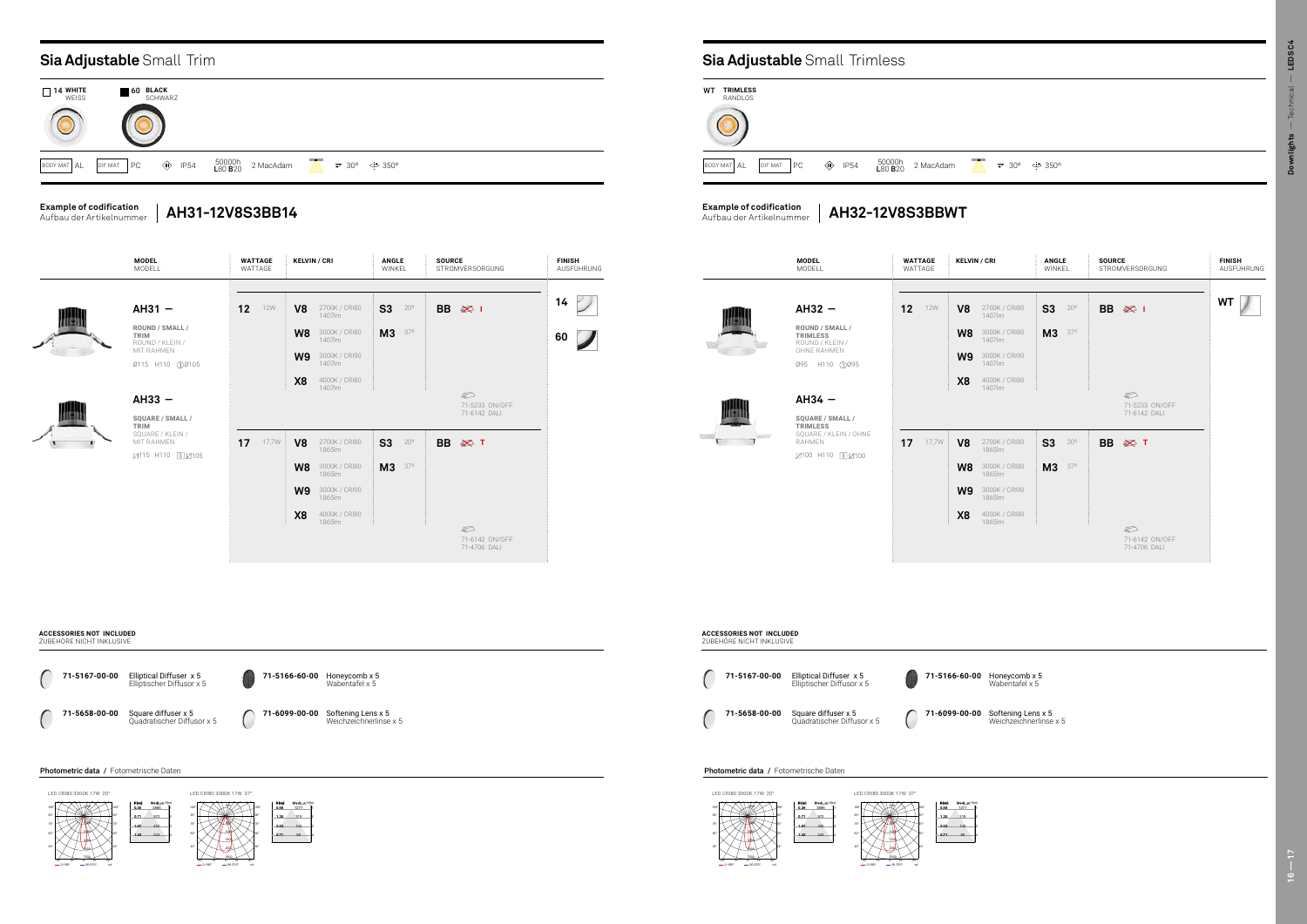# **Sia Adjustable** Big Trimless

# **Sia Adjustable** Big Trim 14 60 WT **WHITE** WEISS **BLACK** SCHWARZ  $\bigcirc$  $2$   $\rightarrow$  30°  $\leftrightarrow$  350° 50000h 2 MacAdam ODY MAT  $AL$  DIF MAT  $PC$  (i) IP54

30° 15° 0° 15° 30° 45° | 10 | 10 | 10 | 10 | 10 | 10 | 15

0-180° — 90-270° cd

 $280°$   $\Rightarrow$  30°  $\Rightarrow$  350°

# 0 Quadratischer Diffusor x 1

3 4

H(m)





2400 3000



|                         | <b>MODEL</b><br>MODELL                                                                | <b>WATTAGE</b><br>WATTAGE | <b>KELVIN / CRI</b>                                                                             | <b>ANGLE</b><br>WINKEL                           | <b>SOURCE</b><br>STROMVERSORGUNG                | <b>FINISH</b><br>AUSFÜHRUNG | <b>MODEL</b><br>MODELL                                                                             |
|-------------------------|---------------------------------------------------------------------------------------|---------------------------|-------------------------------------------------------------------------------------------------|--------------------------------------------------|-------------------------------------------------|-----------------------------|----------------------------------------------------------------------------------------------------|
|                         | $AH35 -$<br>ROUND / BIG /<br>TRIM<br>ROUND / GROSS /<br>MIT RAHMEN<br>Ø180 H166 ①Ø170 | 25<br><b>25W</b>          | 2700K / CRI80<br>V8<br>2840lm<br>3000K / CRI80<br>W8<br>2840lm<br>3000K / CRI90<br>W9<br>2840lm | S3<br>$18^{\circ}$<br>M2 30°<br><b>M3</b><br>38° | BB ※ M                                          | 14<br>60                    | $AH36 -$<br>ROUND / BIG /<br><b>TRIMLESS</b><br>ROUND / GROSS /<br>OHNE RAHMEN<br>Ø166 H166 100166 |
| $\mathbf{H}$<br>$-0.76$ | $AH37 -$<br>SQUARE / BIG /<br><b>TRIM</b><br>SQUARE / GROSS /                         |                           | 4000K / CRI80<br>X <sub>8</sub><br>2840lm                                                       |                                                  | $\mathcal{D}$<br>71-5327 ON/OFF<br>71-4706 DALI |                             | $AH38 -$<br>SQUARE / BIG /<br><b>TRIMLESS</b><br>SQUARE / GROSS /                                  |
|                         | MIT RAHMEN<br>☑180 H176 Ⅲ Ø170                                                        | 33<br>33,4W               | V8<br>2700K / CRI80<br>3471lm<br>3000K / CRI80<br>W8<br>3471lm<br>3000K / CRI90<br>W9<br>3471lm | S3<br>18°<br>M2 30°<br><b>M3</b> 38°             | <b>BB</b><br>$\gg$ P                            |                             | OHNE RAHMEN<br>Ø165 H176 <u></u> Ø16                                                               |
|                         |                                                                                       |                           | 4000K / CRI80<br>X <sub>8</sub><br>3471lm                                                       |                                                  | $\mathcal{D}$<br>71-4897 ON/OFF<br>71-4706 DALI |                             |                                                                                                    |

30° 15° 0° 15° 30° 45° 45°

0-180º 90-270º cd

3200 4000



#### **Example of codification** Aufbau der Artikelnummer

**Example of codification**

# Aufbau der Artikelnummer **AH36-25V8S3BBWT**

**ACCESSORIES NOT INCLUDED** ZUBEHÖRE NICHT INKLUSIVE

Honeycomb x 1 Wabentafel x 1

Honeycomb x 1 Wabentafel x 1

**AH35-25V8S3BB14**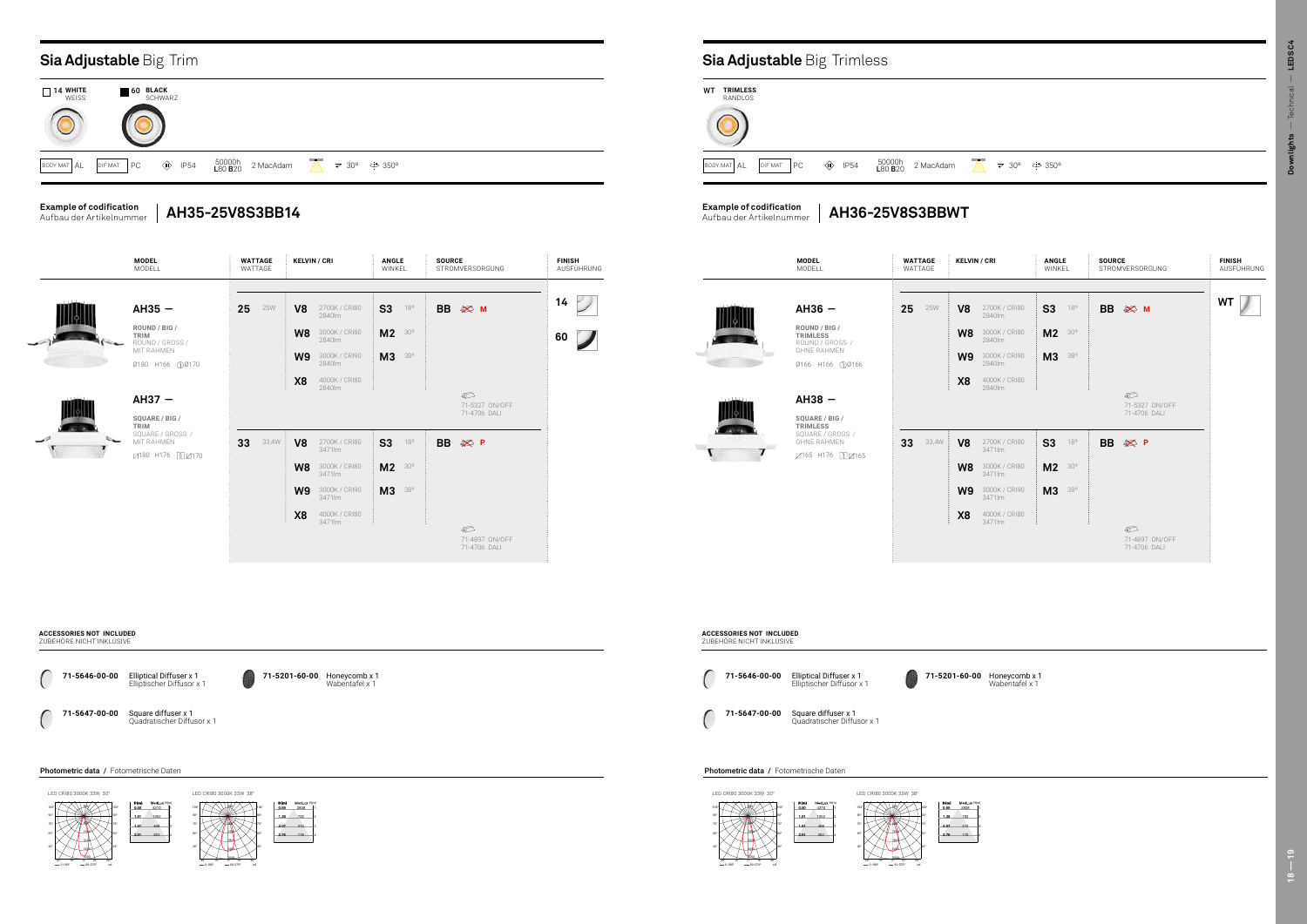# — **Bond Bond**

**Bond**

### P. 22 <13 UGR 2 MacAdam 117 lm/W 50000h L80 B20 15° / 24° / 36° **Simple Double 2 x 25W 25W**  1983lm 3966lm **33W 2 x 33W** 2509lm 5018lm 3000K 4000K CRI80 CRI90  $\mathbb{O}$  $\Box$ 14 Accessories Zubehöre  $\circ \bullet \bullet$

**AA12** 300 x 170 H<sub>161</sub>







Ø180 H145

**AA13** 178 x 178 H145



**AA14** 330 x 178 H161





### **Single**

### **Double**





#### Spotlights with a very extensive range of installation options. Developed to light large spaces with high ceilings such as commercial spaces, car showrooms and furniture showrooms.

Entwickelt für die Ausleuchtung von unterschiedlichsten Ausstellungsräumen mit hohen Decken, bietet diese Serie zusätzlich ein großes Spektrum an Installationsmöglichkeiten.

#### **ACCESSORIES** ZUBEHÖRE



White face ring Vorderring weiß



Honeycomb Wabentafel